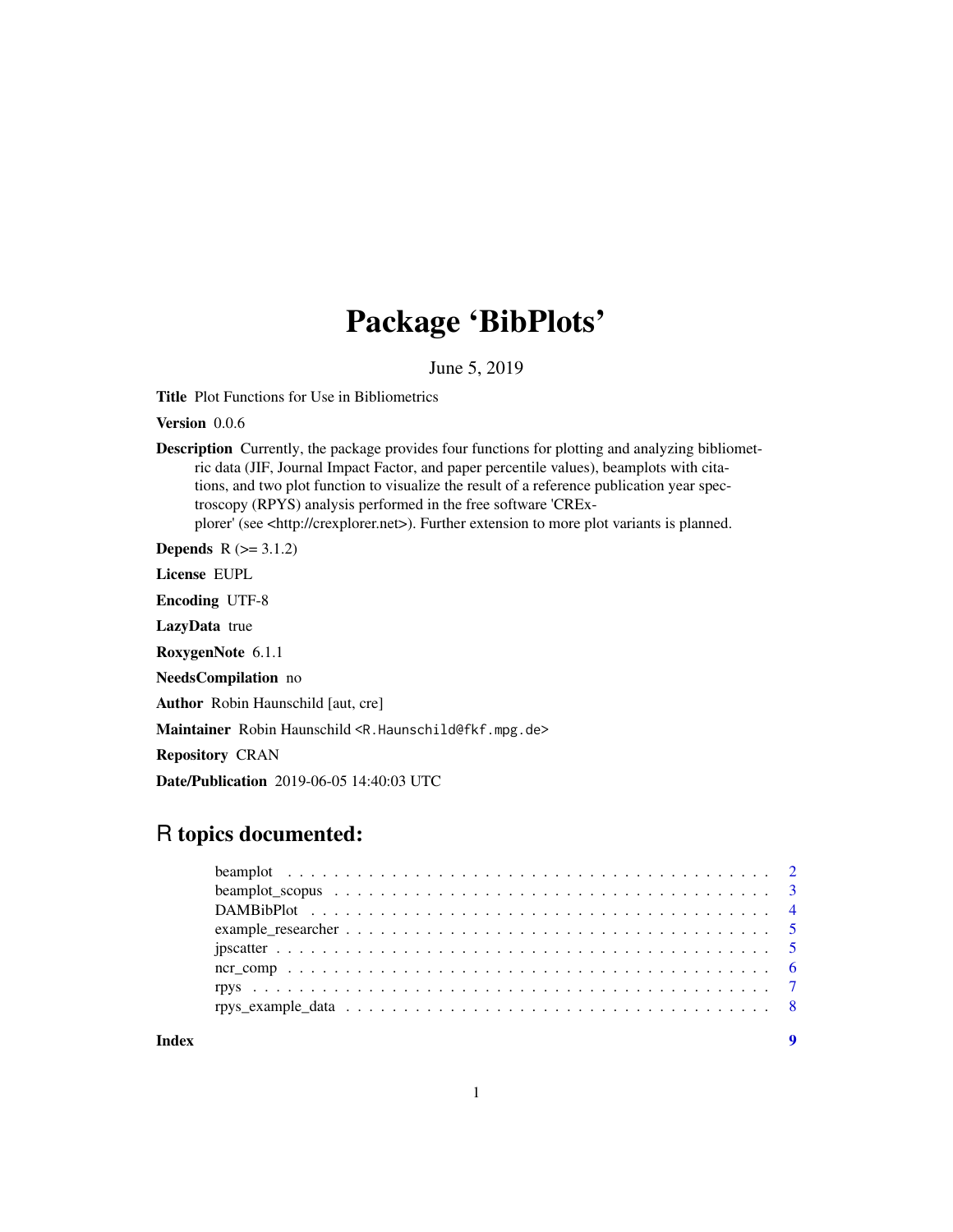<span id="page-1-0"></span>

#### Description

Create a beamplot using raw citations from a WoS download. Use the format "Other File Format –> Tab-delimited (Win, UTF-8)" and provide the downloaded file name. a simple weighting of citation counts is also available for comparison of older with newer publications.

#### Usage

```
beamplot(wos_file, do_weight = FALSE, \ldots)
```
#### Arguments

| wos_file  | is the file name of the downloaded WoS export in the format Tab-delimited (Win,<br>$UTF-8$ ).                                                                                                                                                                                                                                                                                                                                                                         |
|-----------|-----------------------------------------------------------------------------------------------------------------------------------------------------------------------------------------------------------------------------------------------------------------------------------------------------------------------------------------------------------------------------------------------------------------------------------------------------------------------|
| do_weight | is a boolean to specify if citation counts should be weighted with their age. The<br>older the publication, the smaller the weight. The weight depends on on the<br>difference between the year until that citations are counted (i.e., the current cal-<br>endar year in the case of WoS downloads) and the publication year. A weighting<br>factor of 1 is used for a difference of 0, $1/2$ for a difference of 1, , and $1/11$ for<br>differences of ten or more. |
| $\cdots$  | further parameters passed to stripchart.                                                                                                                                                                                                                                                                                                                                                                                                                              |

#### Details

beamplot(wos\_file="WoS\_savedrecs.txt", do\_weight=boolean) Only the argument wos\_file is mandatory. The argument do\_weight is optional and FALSE by default.

#### Literature:

- Haunschild, R., Bornmann, L., & Adams, J. (2019). R package for producing beamplots as a preferred alternative to the h index when assessing single researchers (based on downloads from Web of Science), Scientometrics, DOI 10.1007/s11192-019-03147-3, preprint: https://arxiv.org/abs/1905.09095

#### Examples

## Not run: beamplot("WoS\_savedrecs.txt")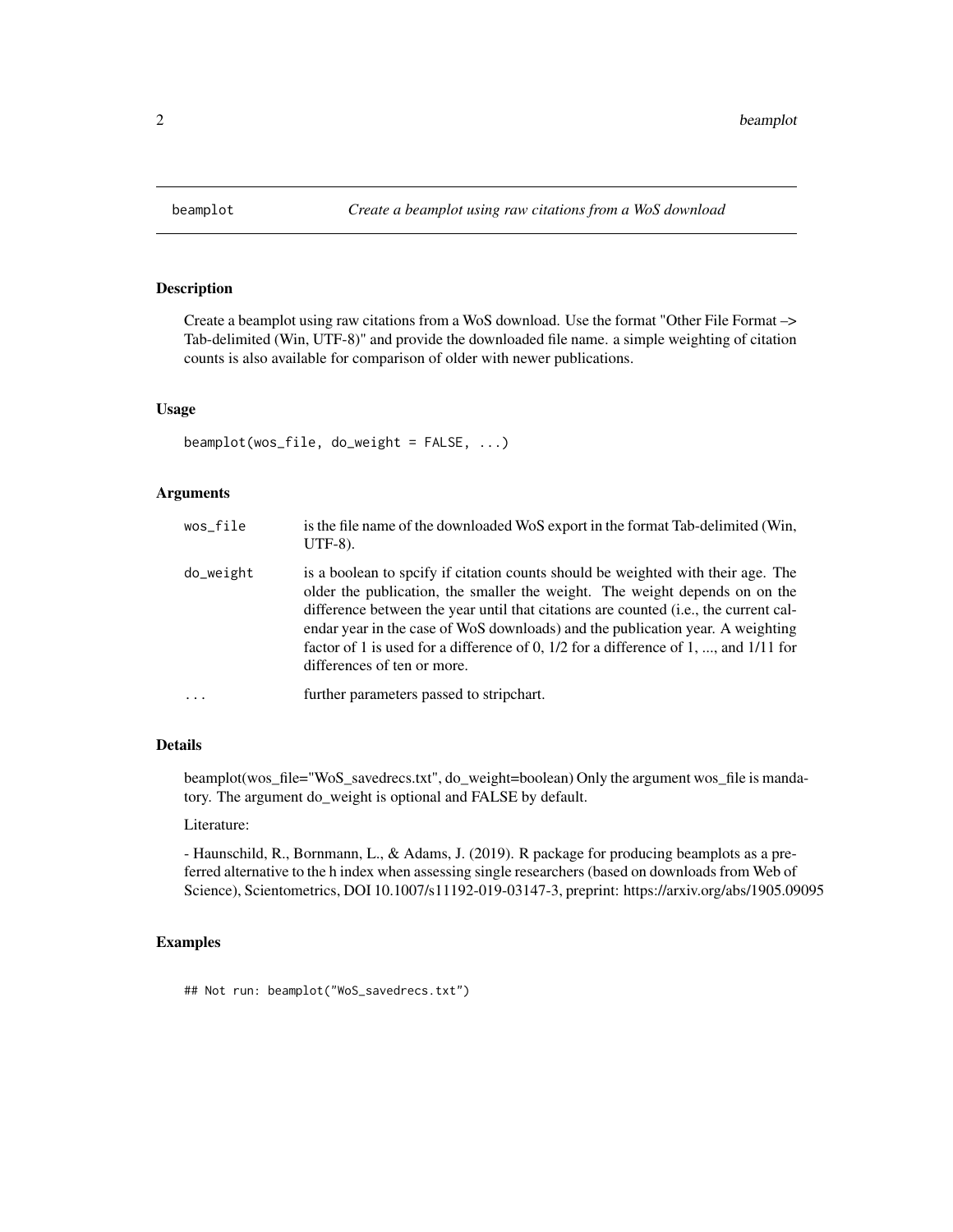#### <span id="page-2-0"></span>Description

Create a beamplot using raw citations from a Scopus download. Use the CSV/Excel format and provide the downloaded file name. A simple weighting of citation counts is also available for comparison of older with newer publications.

#### Usage

```
beamplot_scopus(scopus_file, do_weight = FALSE, ...)
```
#### Arguments

| scopus_file | is the file name of the downloaded Scopus export in the format CSV/Excel.                                                                                                                                                                                                                                                                                                                                                                                              |
|-------------|------------------------------------------------------------------------------------------------------------------------------------------------------------------------------------------------------------------------------------------------------------------------------------------------------------------------------------------------------------------------------------------------------------------------------------------------------------------------|
| do_weight   | is a boolean to specify if citation counts should be weighted with their age. The<br>older the publication, the smaller the weight. The weight depends on on the dif-<br>ference between the year until that citations are counted (i.e., the current calen-<br>dar year in the case of Scopus downloads) and the publication year. A weighting<br>factor of 1 is used for a difference of 0, 1/2 for a difference of 1, , and 1/11 for<br>differences of ten or more. |
| $\cdots$    | further parameters passed to stripchart.                                                                                                                                                                                                                                                                                                                                                                                                                               |

#### Details

beamplot\_scopus(scopus\_file="Scopus.csv", do\_weight=boolean) Only the argument scopus\_file is mandatory. The argument do\_weight is optional and FALSE by default.

#### Literature:

- Haunschild, R., Bornmann, L., & Adams, J. (2019). R package for producing beamplots as a preferred alternative to the h index when assessing single researchers (based on downloads from Web of Science), Scientometrics, DOI 10.1007/s11192-019-03147-3, preprint: https://arxiv.org/abs/1905.09095

#### Examples

## Not run: beamplot\_scopus("Scopus.csv")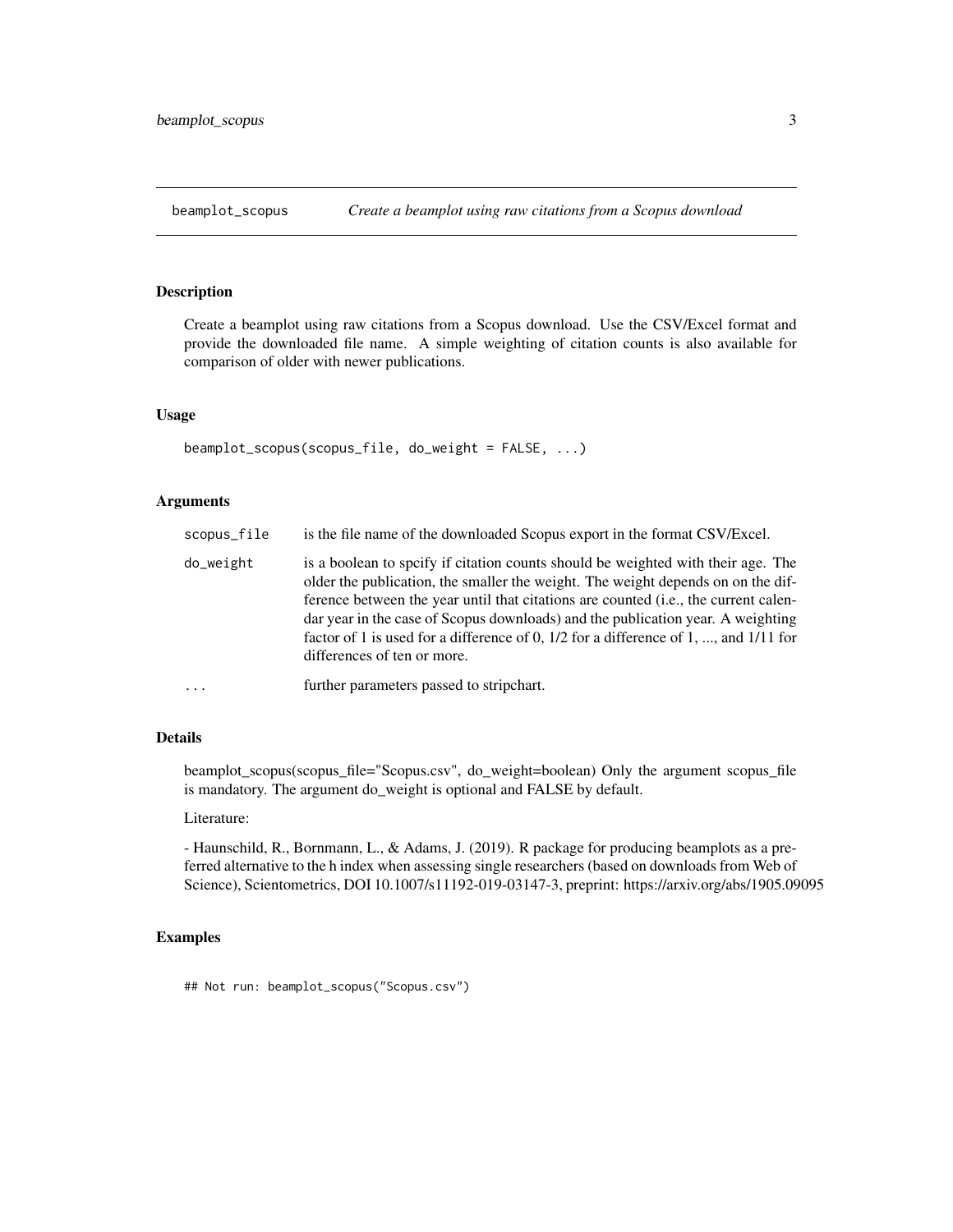<span id="page-3-0"></span>

#### Description

Provide journal and paper percentile values in a data frame, e.g. df, and the function call DAMBib-Plot(df) creates the difference against mean plot. DAMBibPlot takes some optional arguments to modify its behaviour, see arguments and details.

#### Usage

```
DAMBibPlot(df, off_set = 0, print_stats = TRUE, do_plot = TRUE,
 digits = 1, ...)
```
#### **Arguments**

| df          | data frame with journal and paper percentiles                                                                                                                                                |
|-------------|----------------------------------------------------------------------------------------------------------------------------------------------------------------------------------------------|
| off_set     | determines the location of additional plotted information (number of points in<br>each quadrant), values between 0 and 40 might be useful (optional parameter).<br>The default value is 0.   |
| print_stats | boolean variable (optional parameter) which determines if the additional statis-<br>tical values are printed to the R console (T: yes print, F: no do not print). The<br>default value is T. |
| do_plot     | boolean variable (optional parameter) which determines if the difference against<br>mean plot is actually produced (T: yes plot, F: no do not plot). The default value<br>is T.              |
| digits      | integer value to determine the number of desired digits after the decimal point<br>for statistical values (optional parameter). The default value is 1.                                      |
| $\cdot$     | additional arguments to pass to the plot function                                                                                                                                            |

#### Details

DAMBibPlot(df=data\_frame, off\_set=numeric\_value, print\_stats=boolean, do\_plot=boolean) Only the argument df is necessary. All other aruments are optional.

Literature:

- Bland, J. M., & Altman, D. G. (1986). Statistical Methods for Assessing Agreement between Two Methods of Clinical Measurement. Lancet, 1(8476), 307-310, https://www.ncbi.nlm.nih.gov/pubmed/2868172 Cleveland, W. S. (1985). The elements of graphing data. Monterey, CA: Wadsworth Advanced Books and Software.

- Bornmann, L., & Haunschild, R. (2017). Plots for visualizing paper impact and journal impact of single researchers in a single graph, DOI: 10.1007/s11192-018-2658-1, preprint: https://arxiv.org/abs/1707.04050

An example data frame is provided as example\_researcher in the package. It can be used to create a difference against mean plot using default values.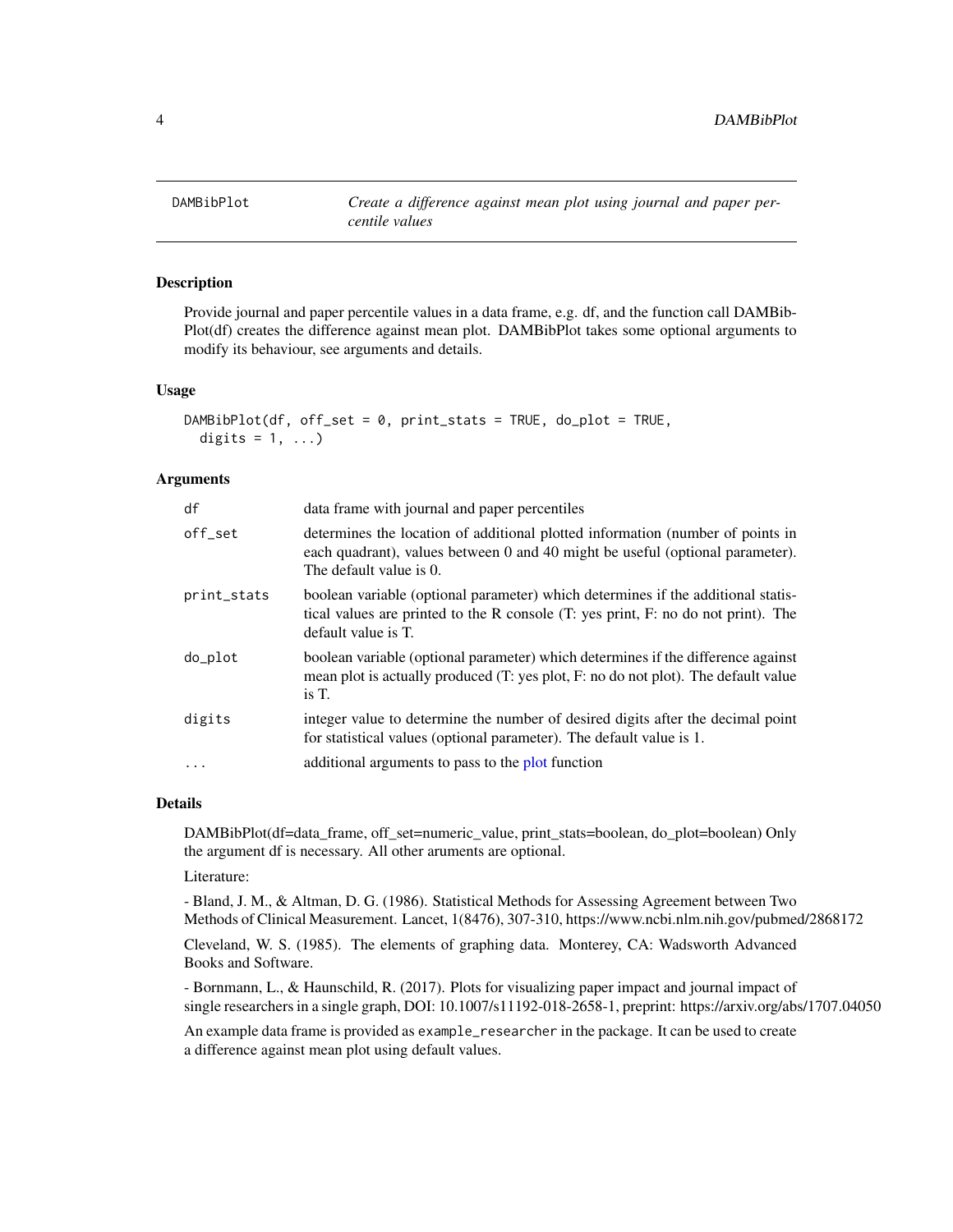<span id="page-4-0"></span>example\_researcher 5

#### Examples

data(example\_researcher)

DAMBibPlot(example\_researcher)

example\_researcher *Example data set from publication for scatter plot and difference against mean plot*

#### Description

Contains the data set (example\_researcher).

jpscatter *Create a scatter plot using journal and paper percentile values*

#### Description

Provide journal and paper percentile values in a data frame, e.g. df, and the function call jpscatter(df) creates the scatter plot. The function jpscatter takes some optional arguments to modify its behaviour, see arguments and details.

#### Usage

```
jpscatter(df, off_set = 0, print_stats = TRUE, do_plot = TRUE,
digits = 1, ...)
```
#### Arguments

| df          | data frame with journal and paper percentiles                                                                                                                                                |
|-------------|----------------------------------------------------------------------------------------------------------------------------------------------------------------------------------------------|
| off set     | determines the location of additional plotted information (number of points in<br>each quadrant), values between 0 and 40 might be useful (optional parameter).<br>The default value is 0.   |
| print_stats | boolean variable (optional parameter) which determines if the additional statis-<br>tical values are printed to the R console (T: yes print, F: no do not print). The<br>default value is T. |
| do_plot     | boolean variable (optional parameter) which determines if the scatter plot is<br>actually produced (T: yes plot, F: no do not plot). The default value is T.                                 |
| digits      | integer value to determine the number of desired digits after the decimal point<br>for statistical values (optional parameter). The default value is 1.                                      |
| .           | additional arguments to pass to the plot function                                                                                                                                            |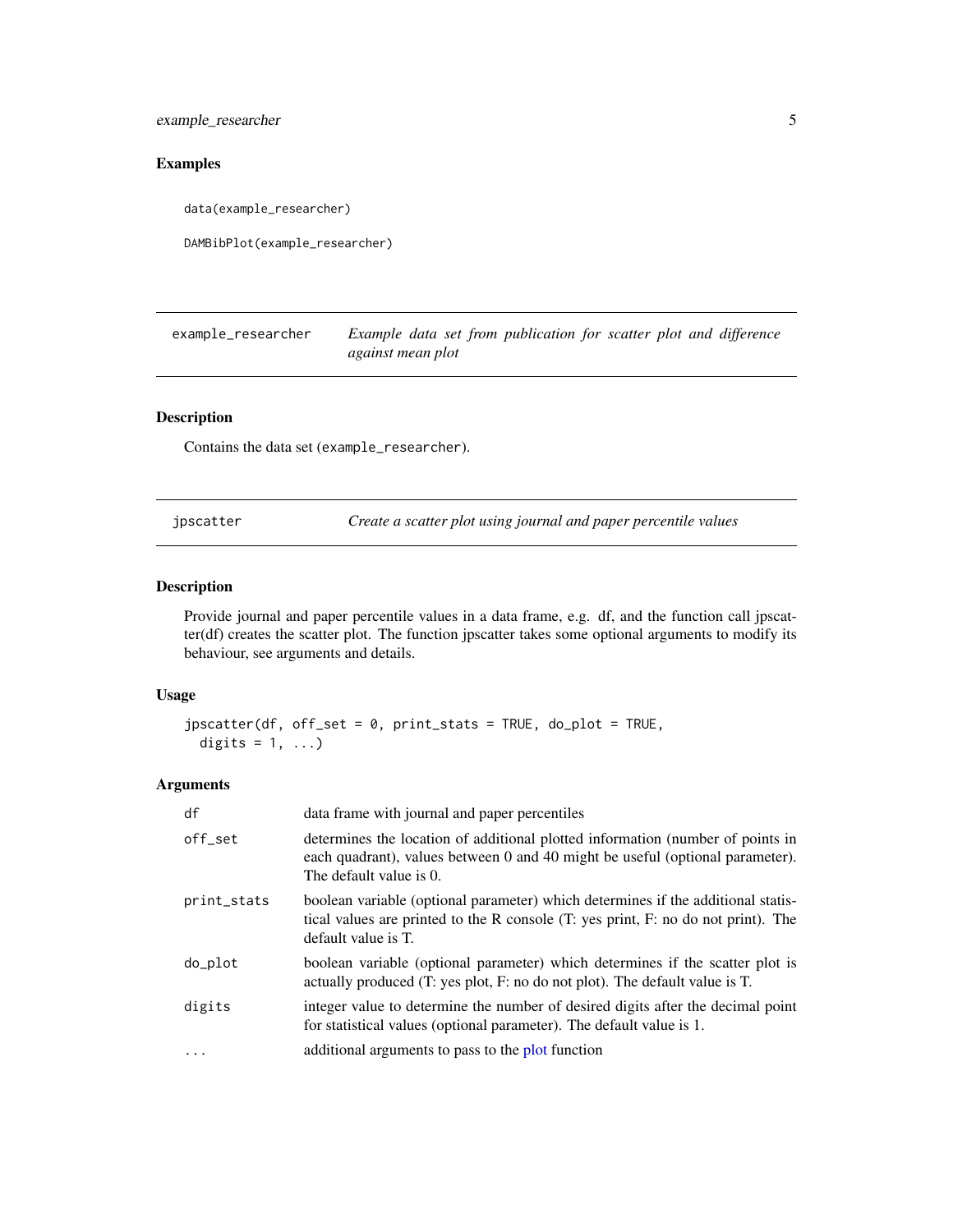#### Details

jpscatter(df=data\_frame, off\_set=numeric\_value, print\_stats=boolean, do\_plot=boolean, digits=integer) Only the argument df is necessary. All other aruments are optional.

Literature:

- Bornmann, L., & Haunschild, R. (2017). Plots for visualizing paper impact and journal impact of single researchers in a single graph, DOI: 10.1007/s11192-018-2658-1, preprint: https://arxiv.org/abs/1707.04050

An example data frame is provided as example\_researcher in the package. It can be used to create a scatter plot using default values.

#### Examples

data(example\_researcher)

jpscatter(example\_researcher)

ncr\_comp *Create a spectrogram using data from the free software CRExplorer*

#### Description

Provide the contents of CSV files from the 'CRExplorer' in data frames, e.g. df1 and df2, and the function call ncr\_comp(df1, df2, py1, py2) creates a plot with both sets of NCR values. Here, py1 and py2 are the lowest and highest publication year to be used in the plot. The function ncr\_comp takes some optional arguments to modify its behaviour, see arguments and details.

#### Usage

```
ncr_comp(df1, df2, py1, py2, col_cr = "red", smoothing = TRUE,
par\_pch = 20, ...
```
#### Arguments

| df1             | data frame 1 with reference publication year and number of cited references, e.<br>g., as exported from the CRExplorer (File $>$ Export $>$ CSV (Graph)).     |
|-----------------|---------------------------------------------------------------------------------------------------------------------------------------------------------------|
| df2             | data frame 2 with reference publication year and number of cited references, e.<br>g., as exported from the CRExplorer (File $>$ Export $>$ CSV (Graph)).     |
| py1             | determines lowest reference publication year which should be shown in the<br>graph.                                                                           |
| py <sub>2</sub> | determines highest reference publication year which should be shown in the<br>graph.                                                                          |
| $col\_cr$       | character color name value to determine color of the line and points of the num-<br>ber of cited references (optional parameter). The default value is "red". |

<span id="page-5-0"></span>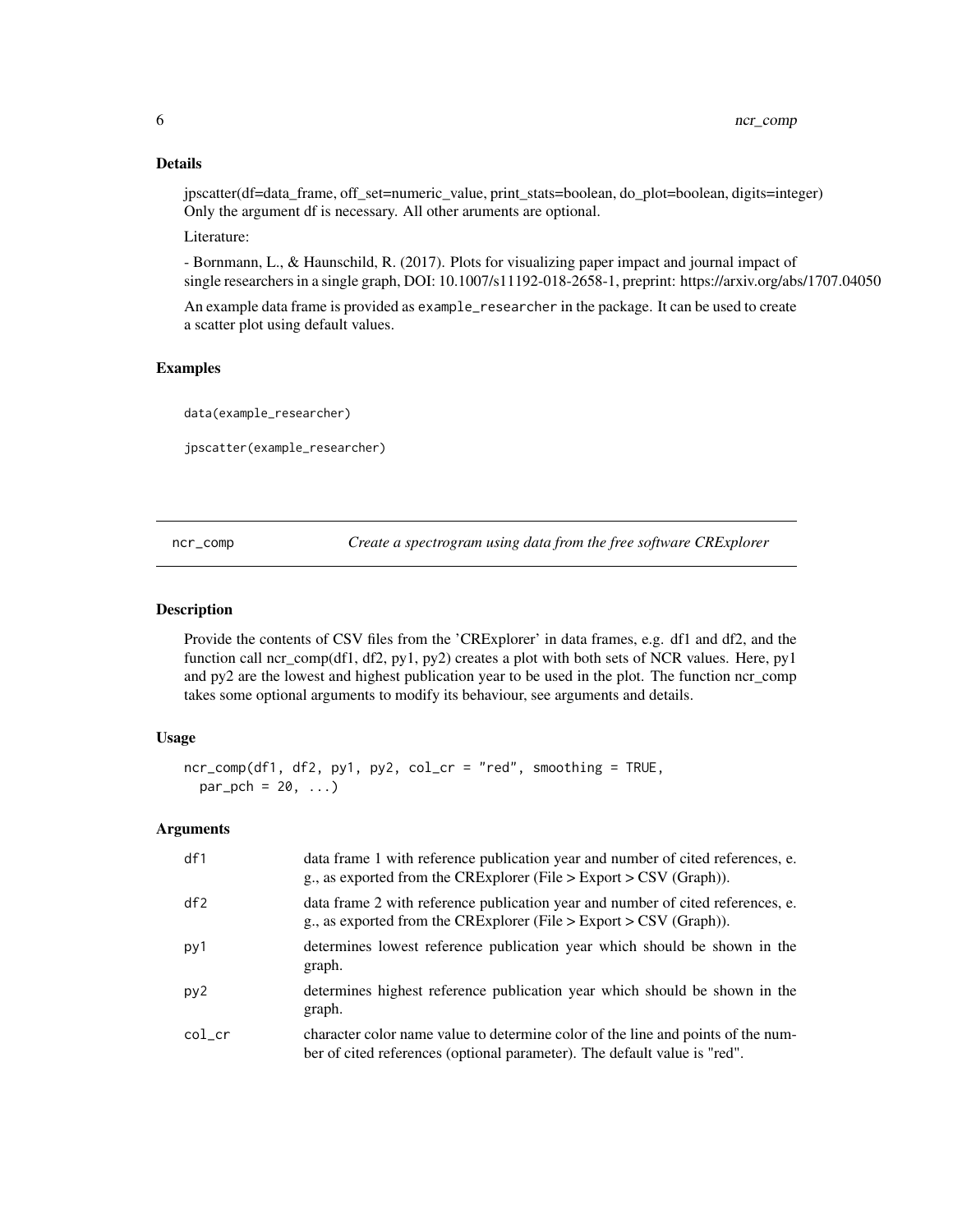<span id="page-6-0"></span>

| smoothing | boolean variable (optional parameter) which determines if the lines of the spec-<br>trogram are smoothed or not. (T: yes apply smoothing, F: no do not apply |
|-----------|--------------------------------------------------------------------------------------------------------------------------------------------------------------|
|           | smoothing). The default value is T.                                                                                                                          |
| par_pch   | integer value to set the point type (optional parameter). The default value is 20.                                                                           |
| $\cdots$  | additional arguments to pass to the plot, points, and lines functions.                                                                                       |

#### Details

ncr\_comp <- function(df1, df2, py1, py2, col\_cr = "red", smoothing = TRUE, par\_pch = 20, ...) Only the arguments df1, df2, py1, and py2 are necessary. All other aruments are optional. Please use the function legend to add a user-defined legend The solid curve represents the data from df1 and the dotted curve represents the data from df2.

#### Literature:

- Thor, A., Bornmann, L., Marx, W., Haunschild, R., Leydesdorff, L., & Mutz, Ruediger (2017). Website of the free software 'CRExplorer', http://www.crexplorer.net

rpys *Create a spectrogram using data from the free software CRExplorer*

#### Description

Provide the contents of the CSV file from the 'CRExplorer' in a data frame, e.g. df, and the function call rpys(df, py1, py2) creates the spectrogram. Here, py1 and py2 are the lowest and highest publication year to be used in the plot. The function rpys takes some optional arguments to modify its behaviour, see arguments and details.

#### Usage

```
rpys(df, py1, py2, col_cr = "red", col_med = "blue",
 smoothing = TRUE, par_pch = 20, plot_NCR = TRUE, plot_Med = TRUE,
 ...)
```
#### Arguments

| df      | data frame with reference publication year, number of cited references, and me-<br>dian deviation as exported from the CRExplorer (File $>$ Export $>$ CSV (Graph)). |
|---------|----------------------------------------------------------------------------------------------------------------------------------------------------------------------|
| py1     | determines lowest reference publication year which should be shown in the<br>graph.                                                                                  |
| py2     | determines highest reference publication year which should be shown in the<br>graph.                                                                                 |
| col_cr  | character color name value to determine color of the line and points of the num-<br>ber of cited references (optional parameter). The default value is "red".        |
| col_med | character color name value to determine color of the line and points of the me-<br>dian deviation (optional parameter). The default value is "blue".                 |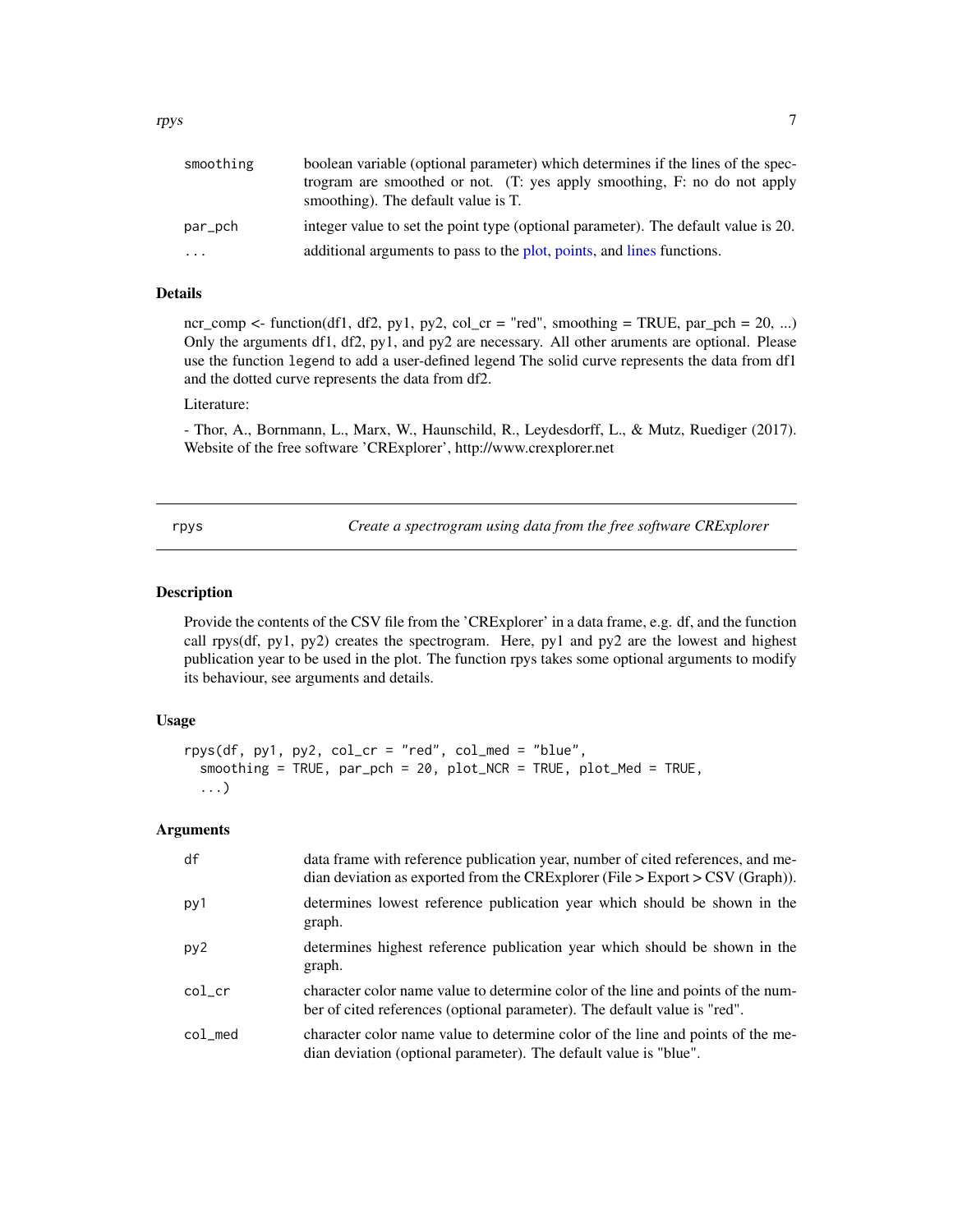<span id="page-7-0"></span>

| smoothing | boolean variable (optional parameter) which determines if the lines of the spec-<br>trogram are smoothed or not. (T: yes apply smoothing, F: no do not apply<br>smoothing). The default value is T. |
|-----------|-----------------------------------------------------------------------------------------------------------------------------------------------------------------------------------------------------|
| par_pch   | integer value to set the point type (optional parameter). The default value is 20.                                                                                                                  |
| plot_NCR  | boolean variable (optional parameter) which determines the NCR curve should<br>be plotted.                                                                                                          |
| plot_Med  | boolean variable (optional parameter) which determines the median deviation<br>curve should be plotted.                                                                                             |
| $\cdots$  | additional arguments to pass to the plot, points, and lines functions.                                                                                                                              |

#### Details

rpys(df=data\_frame, py1=integer\_value, py2=integer\_value, smoothing=boolean, col\_cr=character\_color\_name, col\_med=character\_color\_name, par\_pch=integer, plot\_NCR=boolean, plot\_Med=boolean, ...) Only the arguments df, py1, and py2 are necessary. All other aruments are optional.

#### Literature:

- Thor, A., Bornmann, L., Marx, W., Haunschild, R., Leydesdorff, L., & Mutz, Ruediger (2017). Website of the free software 'CRExplorer', http://www.crexplorer.net

An example data frame is provided as rpys\_example\_data in the package. It can be used to create an example spectrogram.

#### Examples

data(rpys\_example\_data) rpys(rpys\_example\_data, 1935, 2010)

rpys\_example\_data *Example data set for the rpys function*

#### Description

Contains the data sets (rpys\_example\_data).